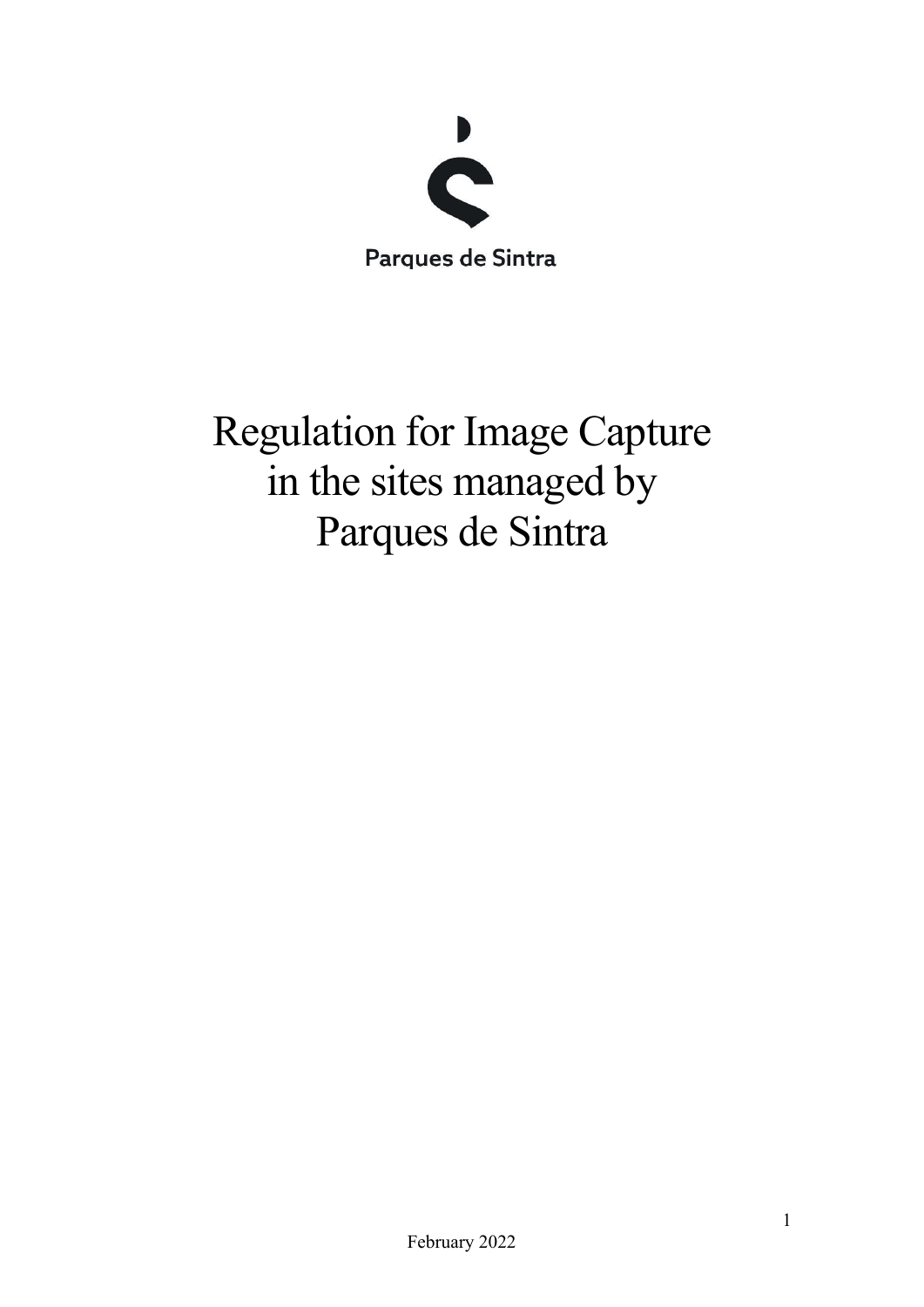# Index

| Anex 1 – Fee per hour and per site, depending on the purpose for which the images are |
|---------------------------------------------------------------------------------------|
|                                                                                       |
|                                                                                       |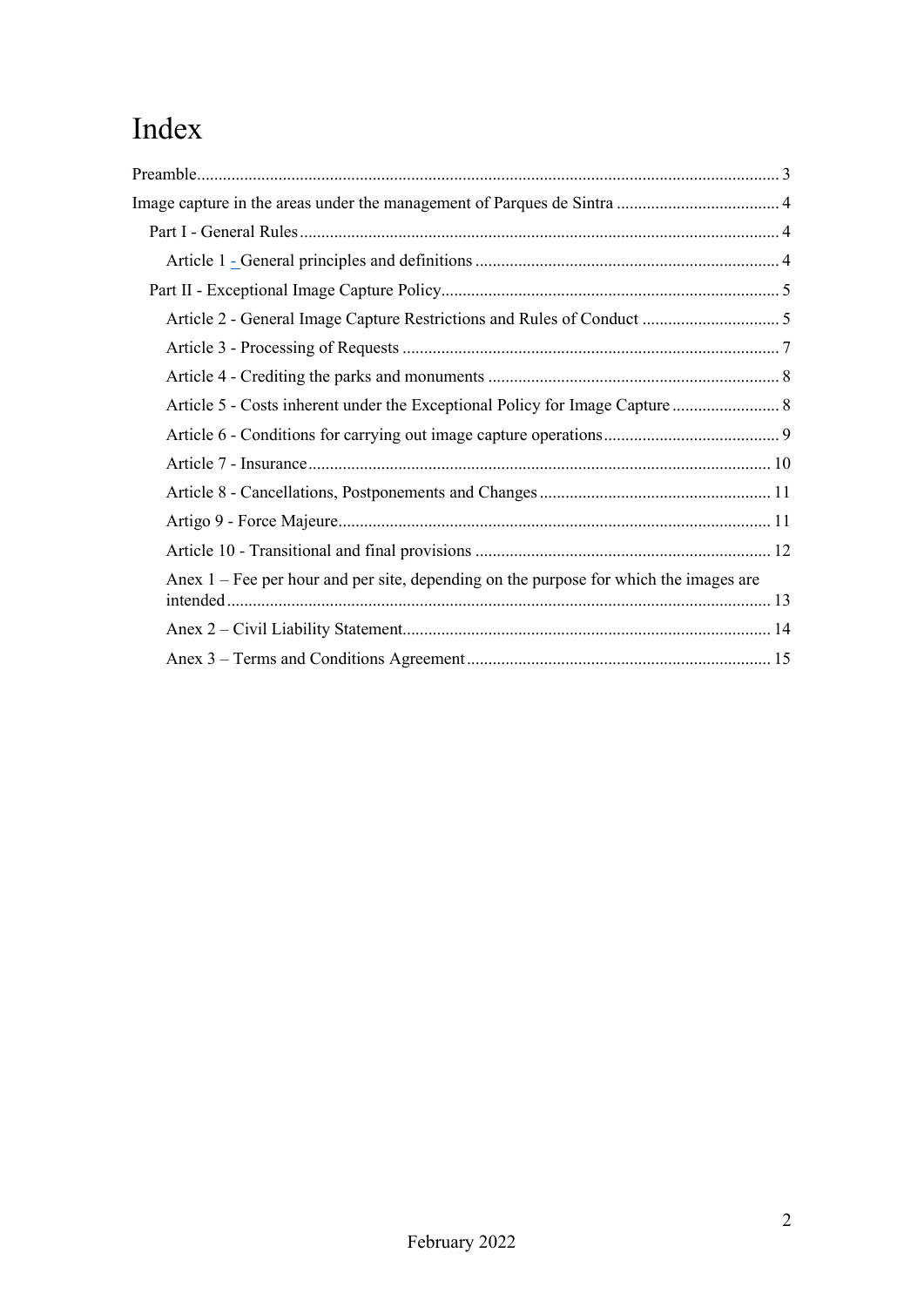# Preamble

Parques de Sintra - Monte da Lua, S.A., is an entirely state-owned company founded in 2000 in order to meet the challenges arising out of the UNESCO listing of the Sintra Cultural Landscape as a World Heritage site (in 1995). Its creation aimed to bring together institutions responsible for safeguarding and enhancing the Cultural Landscape of Sintra, and the Portuguese State entrusted it with the management of its main properties, located in the the Cultural Landscape of Sintra and in Queluz. These properties are the following: the Park and Palace of Pena, the Park and Palace of Monserrate, the Castle of the Moors, the Convent of the Capuchos, the Chalet and Garden of the Countess of Edla and, since 2012, also the National Palaces of Sintra and Queluz and the Portuguese School of Equestrian Art, which is based in the historic Gardens of Queluz and holds public presentations at the Henrique Calado Riding Ring, on Calçada da Ajuda in Belém. Its current shareholders are the Portuguese State, represented by the Directorate General of the Treasury and Finance (35%), the Instituto da Conservação da Natureza e Florestas, I.P. / Institute for the Conservation of Nature and Forests) (35%), the Turismo de Portugal, I.P. / Portuguese Tourism Board (15%) and the Municipality of Sintra (15%). Parques de Sintra does not resort to the State Budget and its management model is entirely based on the capacity of heritage to generate revenue. The restoration and maintenance of the heritage in its care are therefore ensured by its own revenues.

As part of its mission, Parques de Sintra is responsible for safeguarding and disseminating its cultural heritage, which is characterized by a set of built and natural sites which, due to their characteristics, provide unique scenarios for image capture by third parties, always taking into account the safeguarding of the historical and cultural values of the locations where such image capture may occur.

This regulation sets out the operational, technical and procedural conditions under which the capture of images is permitted and carried out.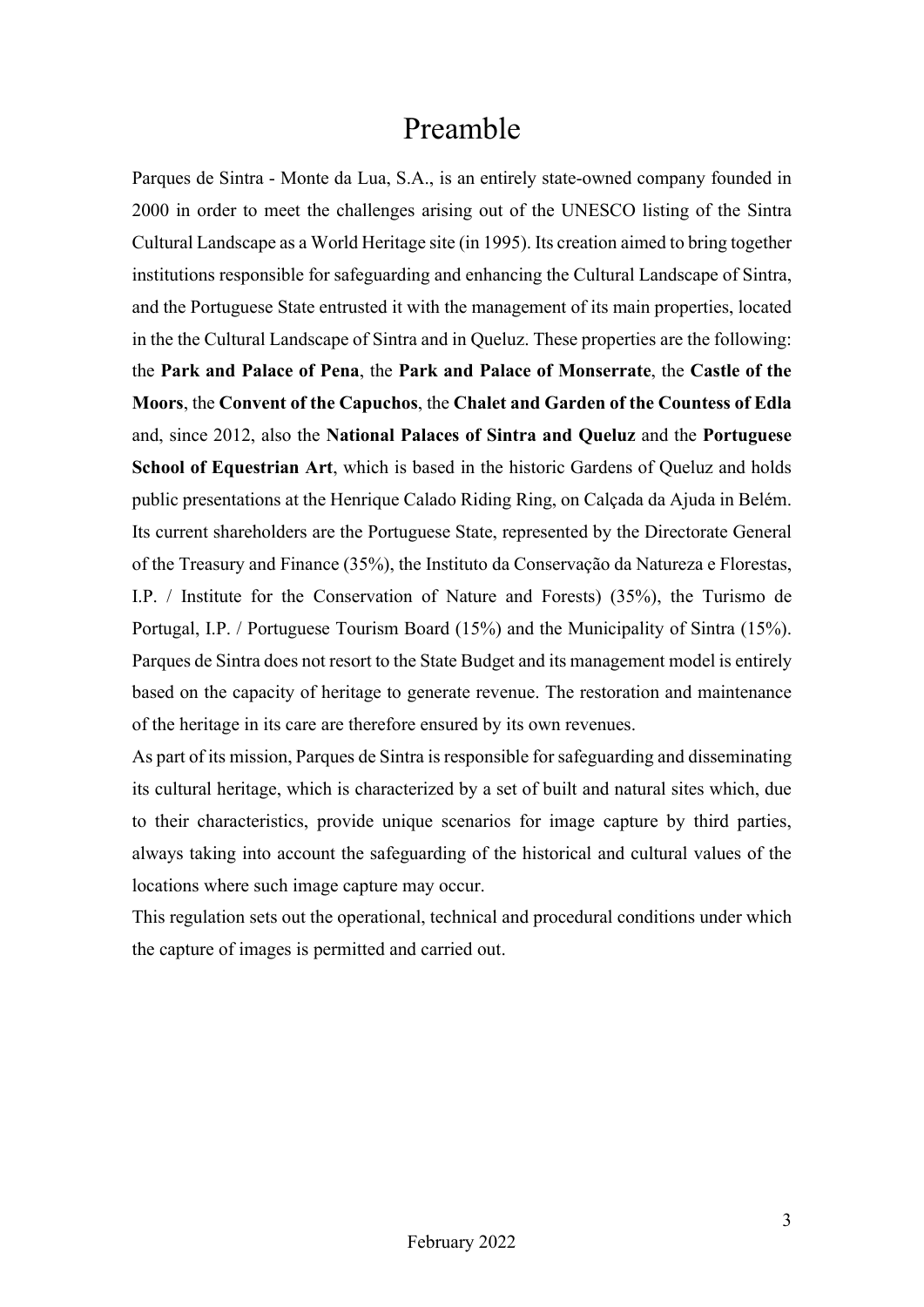# Image capture in the areas under the management of Parques de Sintra

## Part I

## General Rules

## Article 1

## General principles and definitions

- 1. This Regulation applies to all and any image capture taking place at the heritage sites managed by Parques de Sintra, regardless of the respective subject, support and corresponding formats, purposes or contexts of use of said images.
- 2. Any situation in which images are captured assumes prior knowledge of the content of this Regulation.
- 3. In the areas managed by Parques de Sintra, there are two image capture policies in force, characterised as follows:
- 4. General Image Capture Policy: with the exception of places where the capture of images is forbidden, and which are duly indicated as such, this policy applies to all visitors and allows the capture of images (photography and video) in general areas and for private usage, as long as this does not conflict with indications to the contrary expressed in the signage or communicated by employees at the site, or any special security requirements, and provided the following are not used:
	- a) Tripod (except in exceptional cases and with prior written authorisation from Parques de Sintra);
	- b) Drones or any other remote-control equipment (prohibited for the security of people and the properties);
	- c) Flash or any other type of artificial light in indoor spaces where image capture is permitted.

The use of images for other purposes not considered legitimate in the context of private usage, namely commercial or public purposes, is forbidden, except with prior authorisation from Parques de Sintra, subject to the terms and conditions applicable under the Exceptional Image Capture Policy detailed below.

5. Exceptional Image Capture Policy: applicable to image capture (photographs and video) for commercial purposes and/or public dissemination and requiring prior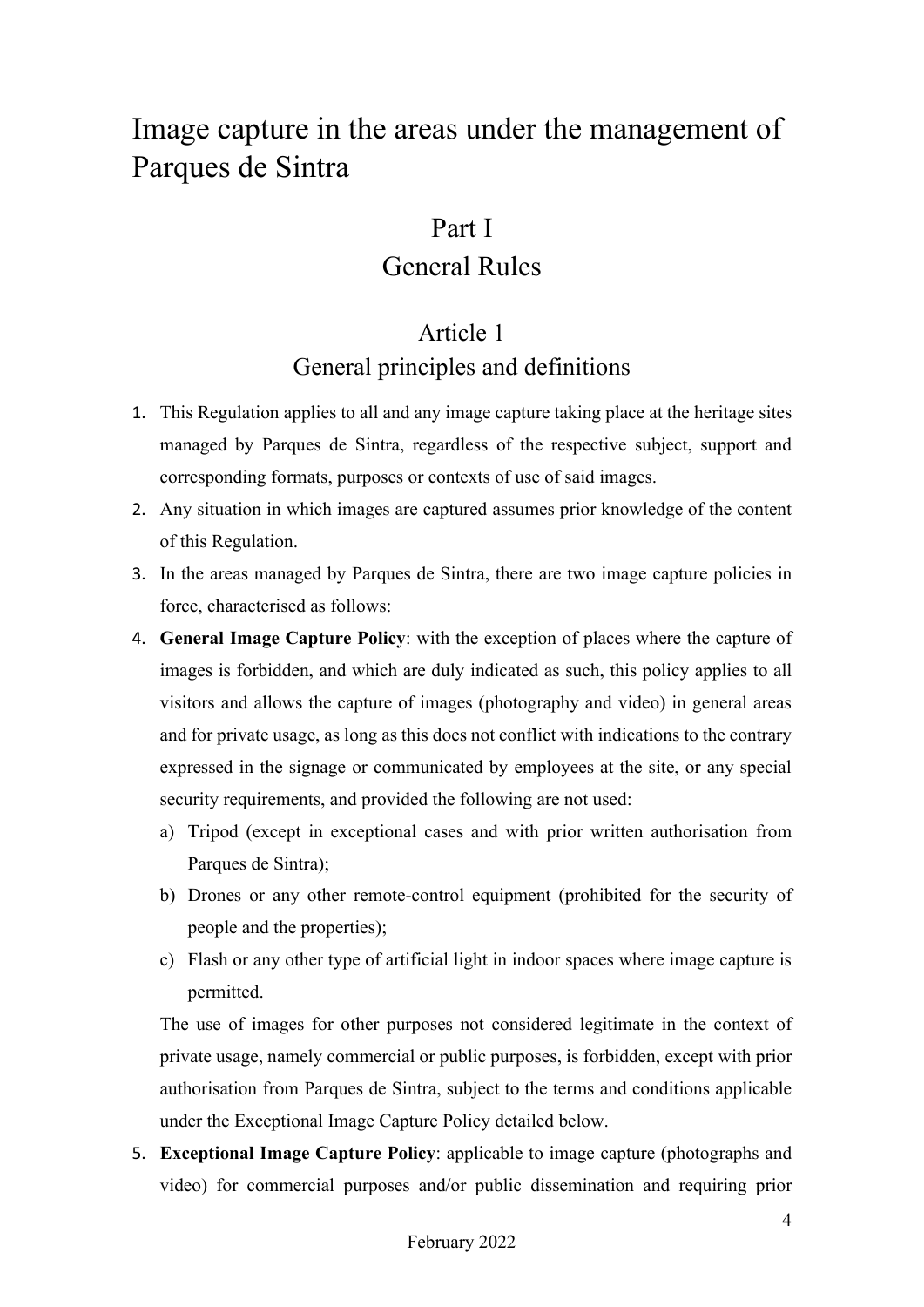authorisation and supervision by Parques de Sintra, governed by the following clauses.

## Part II

## Exceptional Image Capture Policy

#### Article 2

## General Image Capture Restrictions and Rules of Conduct

- 1. Any use of images captured in sites managed by Parques de Sintra under the Exceptional Image Capture Policy assumes that prior authorisation has been obtained, in accordance with the terms of this Regulation.
- 2. The use of any images is wholly restricted to the specific scope of the authorisation mentioned in the previous point.
- 3. The sale of said images to private individuals or companies that sell images is forbidden, except with express authorisation.
- 4. The inclusion of said images in image banks or archives is forbidden, except with express authorisation.
- 5. All those involved in the image capture operation must respect the dignity of the monument as well as the presence of other visitors.
- 6. All those responsible for the preparation and logistical conditions of the image capture operation must ensure the protection of the sites, with materials being transported with the utmost care and appropriate preventive measures, ensuring minimum contact with the built and natural heritage.
- 7. The transport of people and materials and the circulation and parking of vehicles should be limited to the routes, times and places agreed in advance, and vehicles must respect the circulation rules within the parks and gardens (20km/h speed limit and right of way to pedestrians and animals at all times).
- 8. No items on the sites should be disturbed or moved.
- 9. Any confirmation of conduct that, individually or collectively, is likely to affect or disrupt the normal functioning of services and access to the venues, disregard visitors or entail using the spaces for practices that are illegal or other than those requested and authorised, will give Parques de Sintra the right to revoke its permission to use the site and, if necessary, suspend the operation planned or under way.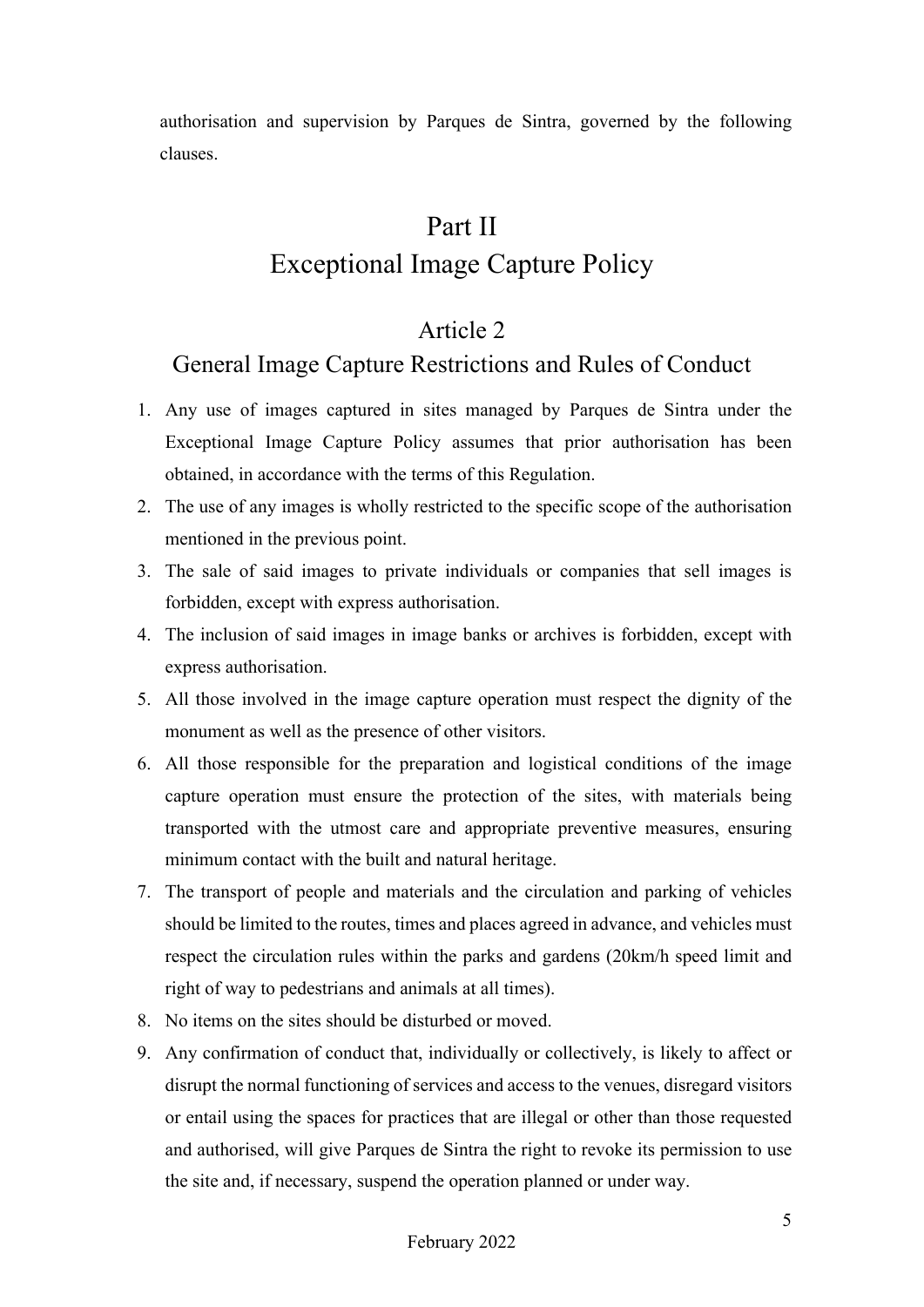- 10. If the rules of conduct are infringed, endangering the safety of persons or property, those involved will be invited to leave the site.
- 11. In addition, the following restrictions and prohibitions are included in the rules of conduct when capturing images:
	- a) It is forbidden to affix, abut or attach any type of object to the built and natural heritage;
	- b) The removal of any equipment from the sites is forbidden, as is any tampering with the integrated heritage. The moving of equipment and the opening of doors and windows must be carried out by Parques de Sintra representatives at the site;
	- c) When this has been authorised in advance and the safety conditions are adequately addressed, any connecting of equipment and lights to the monuments' electricity network must be carried out by a Parques de Sintra representative at the site;
	- d) The use of Parques de Sintra equipment is not permitted without express authorization from the Parques de Sintra representative at the site;
	- e) Food and drink must not be consumed in the rooms on the museum route or in the gardens; it is only permitted in the Parques de Sintra cafeterias and restaurants or in the area designated for occasional hired caterers;
	- f) The consumption of alcoholic beverages by internal or external staff is not permitted during the provision of service;
	- g) Smoking is not permitted in the parks and monuments managed by Parques de Sintra, with the exception of designated areas;
	- h) Food and drink must not be carried whilst moving around the rooms on the museum route;
	- i) With the exception of guide dogs and assistance animals, subject to presentation of the appropriate proof, the entry of animals to any of the parks and monuments managed by Parques de Sintra requires prior authorisation from the company, and the promoter must ensure that the restrictions set out by Parques de Sintra are strictly met and that the transport and handling of the animals is carried out in accordance with current legislation and good practices in animal welfare.
	- j) No type of structure may be erected, except with the express written authorisation of Parques de Sintra.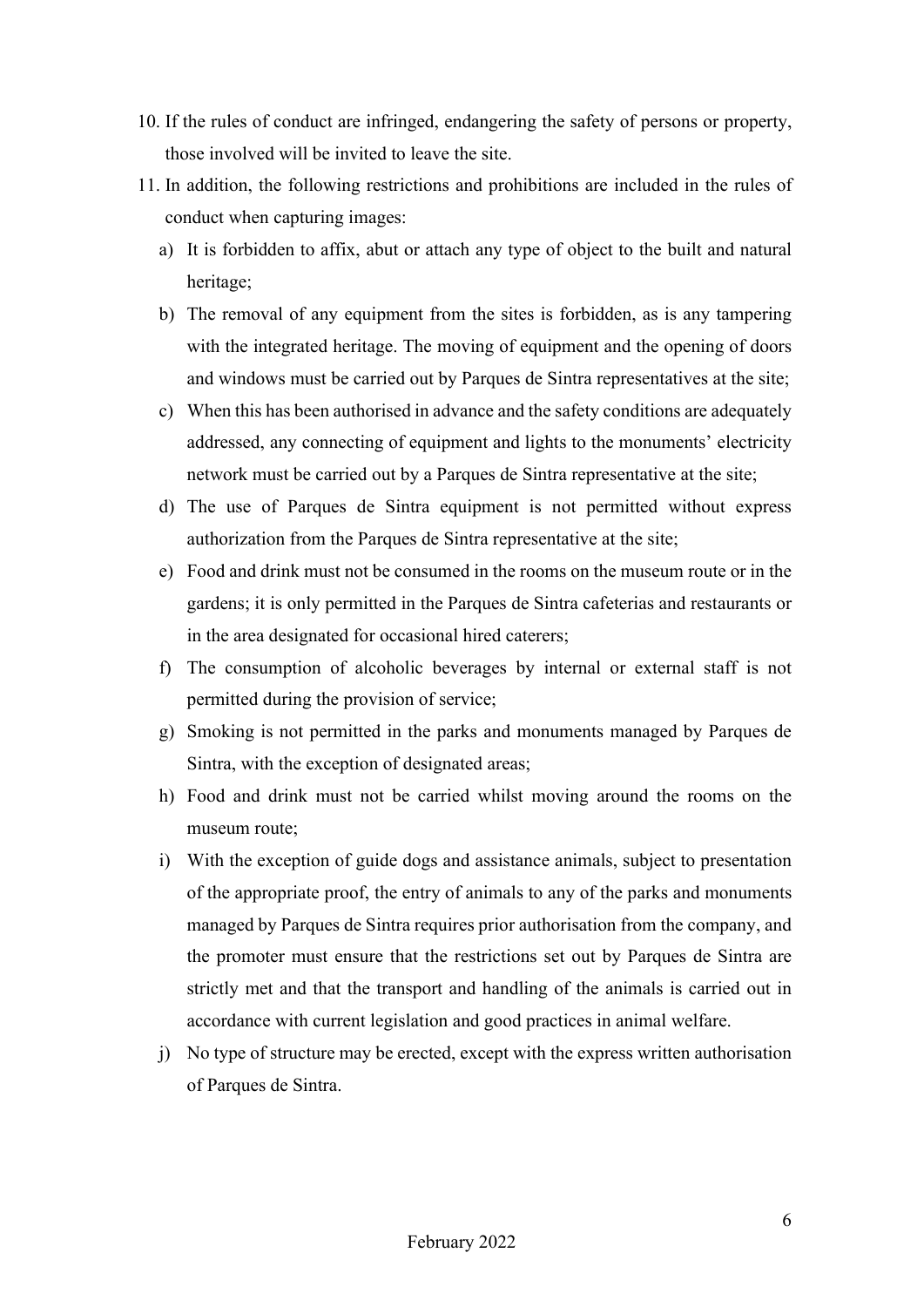# Article 3 Processing of Requests

- 1. Requests for image capture under the Exceptional Policy should be submitted in writing to the Parques de Sintra Communication and Information Office, via the email address comunicacao@parquesdesintra.pt, at least 15 days in advance.
- 2. We will regard as ineligible any requests that do not take into account the previous point, unless the nature and subject of these can be analysed and decided upon in a shorter period of time.
- 3. All requests must include the following elements:
	- a) Identification of the organisation requesting authorisation;
	- b) A detailed description of the content of the images and their corresponding purpose (including synopsis, script and/or storyboard);
	- c) Identification of the precise locations in which the work is to be carried out;
	- d) Date, time and duration of the work to be carried out;
	- e) A detailed description of the material to be used;
	- f) Number of members in the team;
	- g) Number and type of vehicles (light or heavy vehicles) involved in the production;
	- h) Special requirements or characteristics of the production (e.g. a need to reserve areas for make-up, wardrobe or meals, use of electricity sockets, use of material or equipment belonging to Parques de Sintra).
- 4. The Parques de Sintra Communication and Information Office may request clarifications or complementary documentation, if required in order to evaluate the request.
- 5. If so advised by the Board of Directors, Parques de Sintra reserves the right not to authorise the image capture requested in cases where said image capture conflicts with the dignity of the venues involved or is deemed to be incompatible with the programming and/or visitation of the venues, or if it raises concerns relating to conservation or security.
- 6. At sites where Parques de Sintra shares the management with other organisations, the applicant must request authorisation from all entities. In these cases, any image capture is thus dependent on approval from all the organisations involved. These sites and the respective organisations are as follows: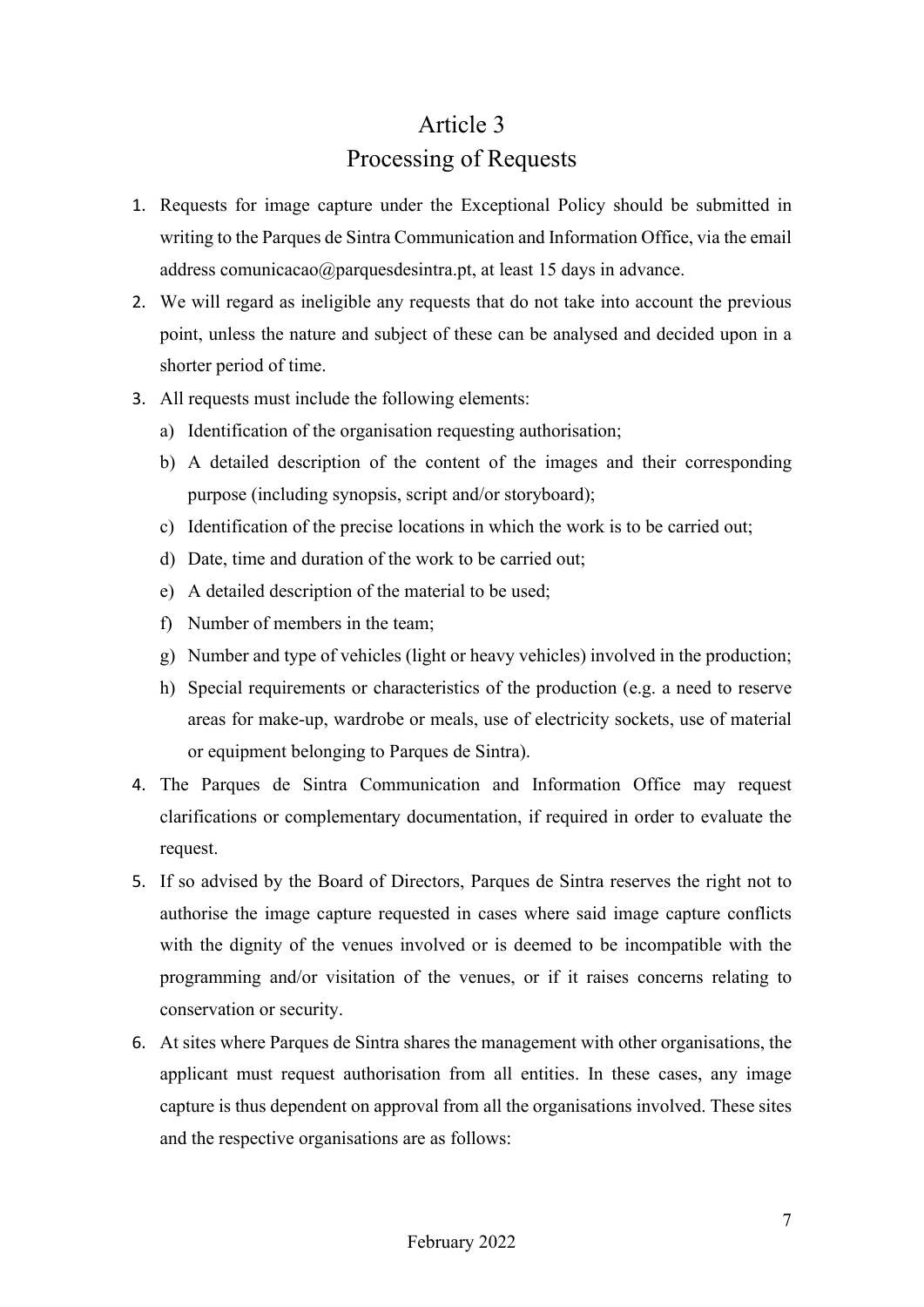- Queluz Woods: Parques de Sintra, Sintra Town Council and the ICNF (National Institute of Nature and Forestry Conservation);
- Cabo da Roca Lighthouse: Parques de Sintra and the National Maritime Authority;
- Sanctuary of Peninha and its perimeters: Parques de Sintra, Sintra Town Council and the ICNF (National Institute of Nature and Forestry Conservation);
- Wooded areas included in the Forest Perimeters of the Sintra Hills and Penha Longa: Parques de Sintra, Sintra Town Council and the ICNF (National Institute of Nature and Forestry Conservation).

## Article 4 Crediting the parks and monuments

Under the Exceptional Policy, all images captured in sintes managed by Parques de Sintra must make reference to the following elements, which should be identified in the image caption or credits, regardless of the medium or physical support of dissemination (print, video, web publishing, etc.):

- a) Name of the site (Palace/Monument, Park, etc.);
- b) Identification of the managing body for the heritage site, Parques de Sintra Monte da Lua, S.A.

## Article 5

## Costs inherent under the Exceptional Policy for Image Capture

- 1. Under the Exceptional Policy, any image capture carried out in sites managed by Parques de Sintra entails payment of the applicable fees, according to the table in Annex 1 of this Regulation.
- 2. If the logistical and operational complexity of the image capture so demands (or if advance preparation of the site is required before the images can be captured) the applicable fee may incur additional costs, calculated according to the requirements in each specific situation.
- 3. After signing the Civil Responsibility Statement (Annex 2) and the Acceptance of Conditions Statement (Annex 3), the payments mentioned in the previous point must be made at least 2 days prior to the images being captured (or the start date for any advance preparation of the venues), via bank transfer (once Parques de Sintra has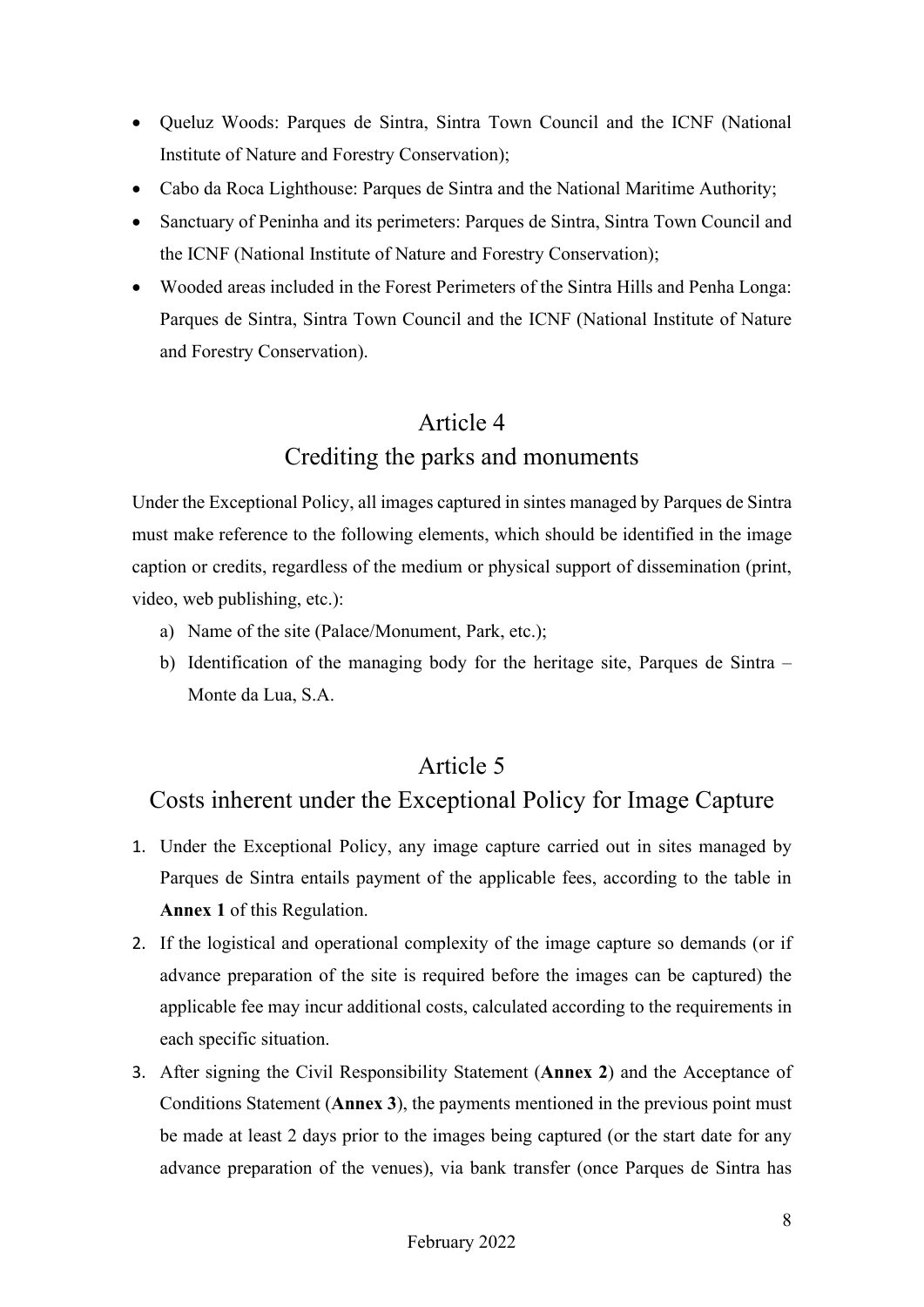issued the invoice), and proof of payment should be sent to the email address comunicacao@parquesdesintra.pt.

- 4. Payment is accepted in euros only. Any expenses incurred in making the payment (bank or other) will be met by the applicant/payer.
- 5. The expenses and applicable fees for each instance of image capture must be paid in advance to Parques de Sintra before the intended image capture can take place.
- 6. Only the Parques de Sintra Board of Directors can decide, as an exception, on the exemption of the fee(s) mentioned in no. 1.

#### Article 6

#### Conditions for carrying out image capture operations

- 1. In cases where image capture is authorised, it is subject to the following conditions, and the promoter is required to ensure:
	- a) The presence, throughout the operation, of a named person in charge of image capture (indicated in writing to Parques de Sintra at least 24 hours in advance);
	- b) Compliance with the rules of conduct contained in these regulations or others communicated in writing;
	- c) Compliance with all laws and regulations, including municipal ones, that apply to image capture, as well as obtaining all necessary permits and licenses for this purpose;
	- d) Respecting all third-party rights, in particular copyright and industrial property rights, obtaining all the licenses required for image capture;
	- e) Compliance with the regulation in relation to the use of equipment, transport of people and materials and the circulation and parking of vehicles;
	- f) Provision of all information pertaining to those involved in taking images, including: the name of the person in charge; the schedule, including the time necessary for loading and unloading material; the number of people; and the registration numbers of vehicles authorised to access areas managed by Parques de Sintra;
	- g) All members of the image capture team must be duly identified as such for the entire duration of the operation.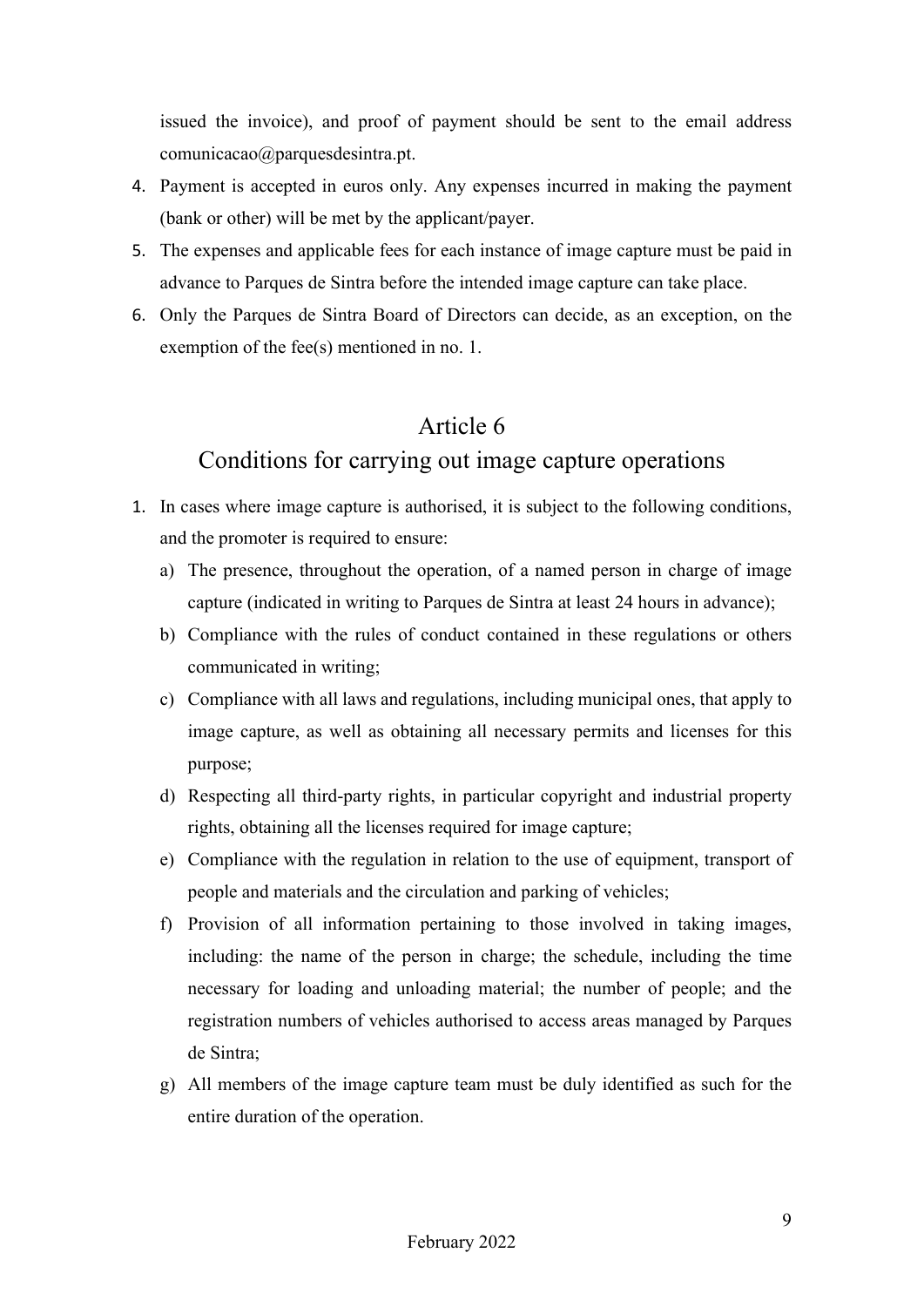#### Article 7

#### Insurance

- 1. All image capture operations carried out under the Exceptional Policy require the acceptance and signing of the Civil Liability Statement (Annex 2), through which the promoter assumes responsibility for any damage or harm caused to the site as a result of the image capture.
- 2. Parques de Sintra must always be reimbursed, by the promoter of the image capture, for any damage caused during the operation, either by the external teams hired by the promoter or by their own teams.
- 3. Corporate entities must possess civil liability insurance, which must cover any property damage or personal injury occurring in any part of the premises.
- 4. Additional conditions may also be determined, which may include obtaining specific insurance for an amount set by the Parques de Sintra Management.
- 5. If insurance is required, a certified copy of the corresponding policy must be submitted 7 days before the image capture commences.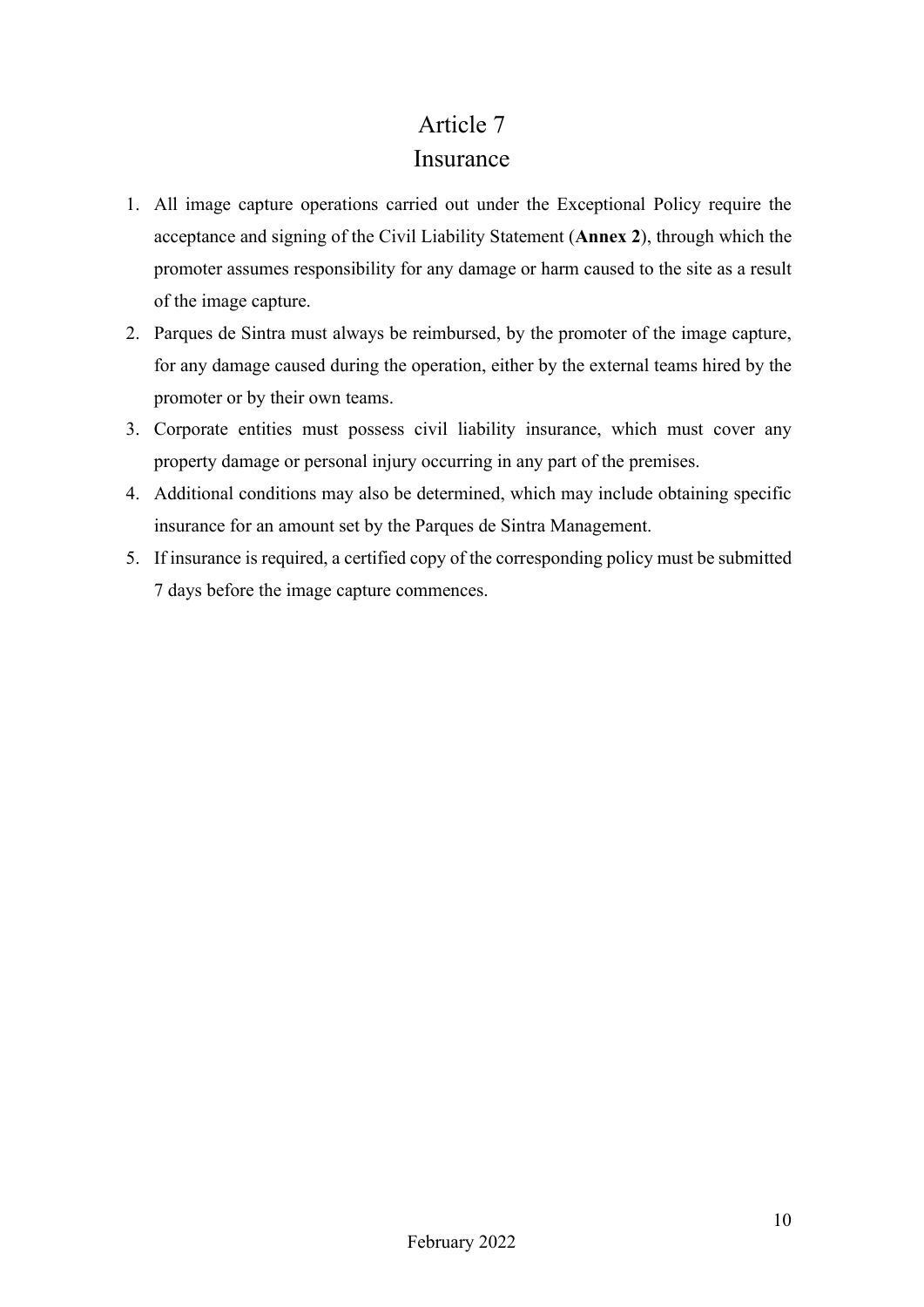#### Article 8

#### Cancellations, Postponements and Changes

- 1. Cancellation of the image capture operation, as well as the decision to reduce the number of days agreed, at the promoter's request, will not result in reimbursement of the amount paid.
- 2. If Parques de Sintra cancels the image capture operation, all sums already received will be reimbursed.
- 3. Any change to the schedule and/or plan for image capture requires prior evaluation and authorisation by Parques de Sintra, and the request can be denied if it is deemed to be incompatible with the programming and/or visitation of the venues involved.
- 4. Alterations accepted under the previous point will be subject to new cost evaluation, if justified.
- 5. The National Palace of Sintra and the National Palace and Gardens of Queluz may be requested for state functions at any time. In such circumstances, image capture operations scheduled for coinciding dates may have to be postponed or cancelled. Parques de Sintra assumes no liability in this event, merely undertaking to return all sums already received.
- 6. Parques de Sintra devotes constant attention to the conservation and restoration needs of the parks and monuments under its management, and the need may arise at any moment for priority interventions that result in the cancellation of the image capture operation, in which case point 2 of this article will be applied.

## Artigo 9 Force Majeure

1. In the event of force majeure, i.e. any unforeseeable and exceptional situation or event, independent of the will of the parties, and which does not result from the fault or negligence of either of them, neither party will incur liability if it is prevented from fulfilling its obligations. By way of example:

a) Red alerts for adverse weather conditions issued by the competent authorities (Civil Protection or Portuguese Sea and Atmosphere Institute [IPMA]), which prevent access to the monument;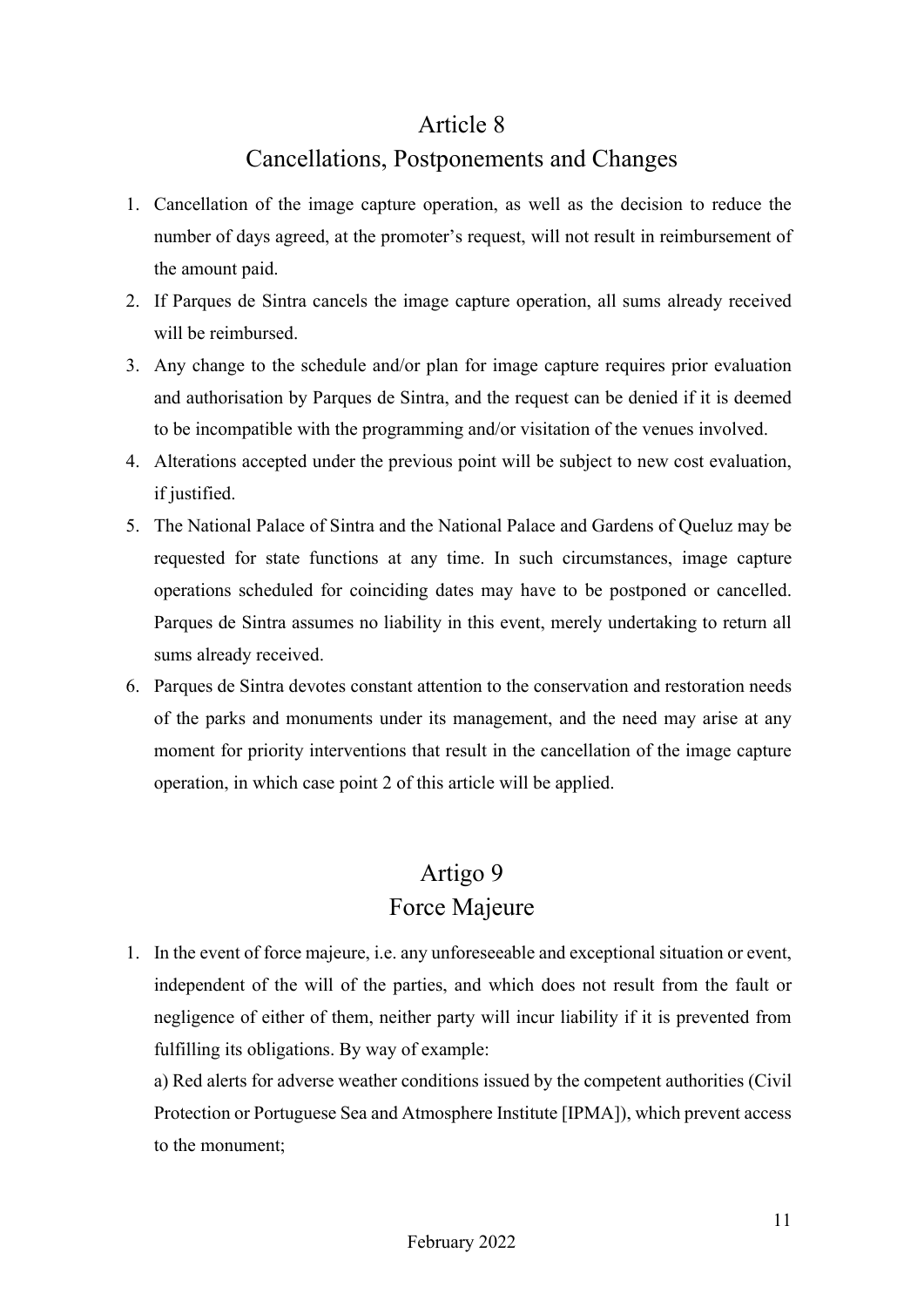b) Pandemics and/or situations in which the competent authorities implement restrictions to the movement of citizens for reasons of public health.

- 2. The occurrence of force majeure situations that prevent the image capture operation must be communicated to the other party immediately.
- 3. The following, in particular, do not constitute force majeure:

a) Strikes or labour disputes limited to the parties involved in the image capture operation;

b) Government, administrative, or judicial decisions of a punitive or other nature resulting from the promoter's failure to comply with its duties or obligations;

c) Demonstrations due to non-compliance with laws and regulations; fires or floods originating from the promoter's installations whose cause, propagation or proportions are due to its fault or negligence or a failure to comply with safety regulations;

d) Breakdowns in the promoter's computer or mechanical systems that are not due to sabotage.

## Article 10 Transitional and final provisions

- 1. The present Regulation enters into force on the day of its approval by the Parques de Sintra Board of Directors, thereby revoking all previous provisions or determinations that provide contrary to that which is regulated therein.
- 2. Any omissions or doubts raised by the interpretation and application of the present regulation, as well as any extraordinary situations not foreseen therein, will be evaluated and decided by Parques de Sintra.

The present Regulation was approved by the Parques de Sintra – Monte da Lua, S.A. Board of Directors on February 18, 2021 (minute no. 903/22).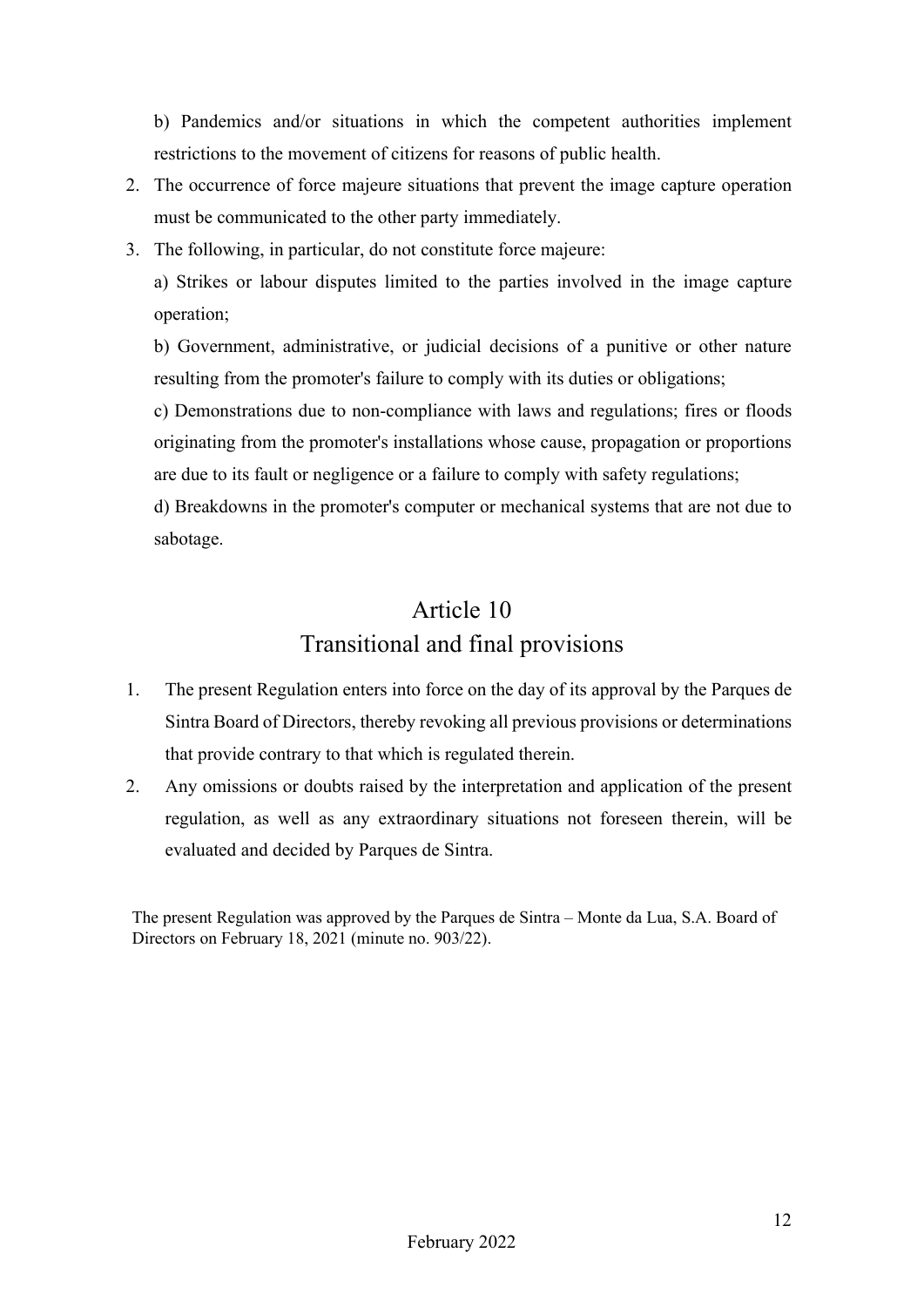# Anex 1 – Fee per hour and per site, depending on the purpose for which the images are intended

| <b>Site</b>                                            | <b>Promotion</b><br>of the<br>destination<br>/heritage | <b>Documentary</b><br>historiographi<br>cal.<br>educational | <b>Classical</b><br>music<br>productio<br>n | <b>Alternative</b><br>/ jazz /<br>popular<br>music<br>production | <b>Artistic</b><br>production<br>/ fiction | <b>Commercial</b><br>advertising |
|--------------------------------------------------------|--------------------------------------------------------|-------------------------------------------------------------|---------------------------------------------|------------------------------------------------------------------|--------------------------------------------|----------------------------------|
| <b>Park and National</b><br>Palace of Pena             | 400,00€                                                | 600,00€                                                     | 800,00€                                     | 1 000,00€                                                        | 2 000,00€                                  | 3 000,00 €                       |
| <b>National Palace of</b><br><b>Sintra</b>             | 400,00€                                                | 600,00€                                                     | 800,00€                                     | 1 000,00€                                                        | 2 000,00€                                  | 3 000,00€                        |
| <b>National Palace and</b><br><b>Gardens of Queluz</b> | 400,00€                                                | 600,00€                                                     | 800,00€                                     | 1 000,00€                                                        | 2 000,00€                                  | 3 000,00 €                       |
| Park and Palace of<br><b>Monserrate</b>                | 300,00€                                                | 450,00€                                                     | 600,00€                                     | 750,00€                                                          | 1 500,00€                                  | 2 250,00€                        |
| Convent of the<br><b>Capuchos</b>                      | 300,00€                                                | 450,00€                                                     | 600,00€                                     | 750,00€                                                          | 1 500,00€                                  | 2 250,00€                        |
| <b>Castle of the Moors</b>                             | 300,00€                                                | 450,00€                                                     | 600,00€                                     | 750,00€                                                          | 1 500,00€                                  | 2 250,00€                        |
| <b>Portuguese School of</b><br><b>Equestrian Art</b>   | 300,00€                                                | 450,00€                                                     | 600,00€                                     | 750,00€                                                          | 1 500,00€                                  | 2 250,00€                        |
| <b>Santuary of Peninha</b>                             | 200,00€                                                | 300,00€                                                     | 400,00€                                     | 500,00€                                                          | 1 000,00€                                  | 1500,00€                         |
| Cabo da Roca<br>Lighthouse                             | 200,00€                                                | 300,00€                                                     | 400,00€                                     | 500,00€                                                          | 1 000,00€                                  | 1 500,00€                        |
| <b>Villa Sassetti</b>                                  | 200,00€                                                | 300,00€                                                     | 400,00€                                     | 500,00€                                                          | 1 000,00€                                  | 1500,00€                         |
| <b>Farmyard of</b><br><b>Monserrate</b>                | 100,00€                                                | 150,00€                                                     | 200,00€                                     | 250,00€                                                          | 500,00€                                    | 750,00€                          |
| <b>Forested areas</b>                                  | 100,00€                                                | 150,00€                                                     | 200,00€                                     | 250,00€                                                          | 500,00€                                    | 750,00€                          |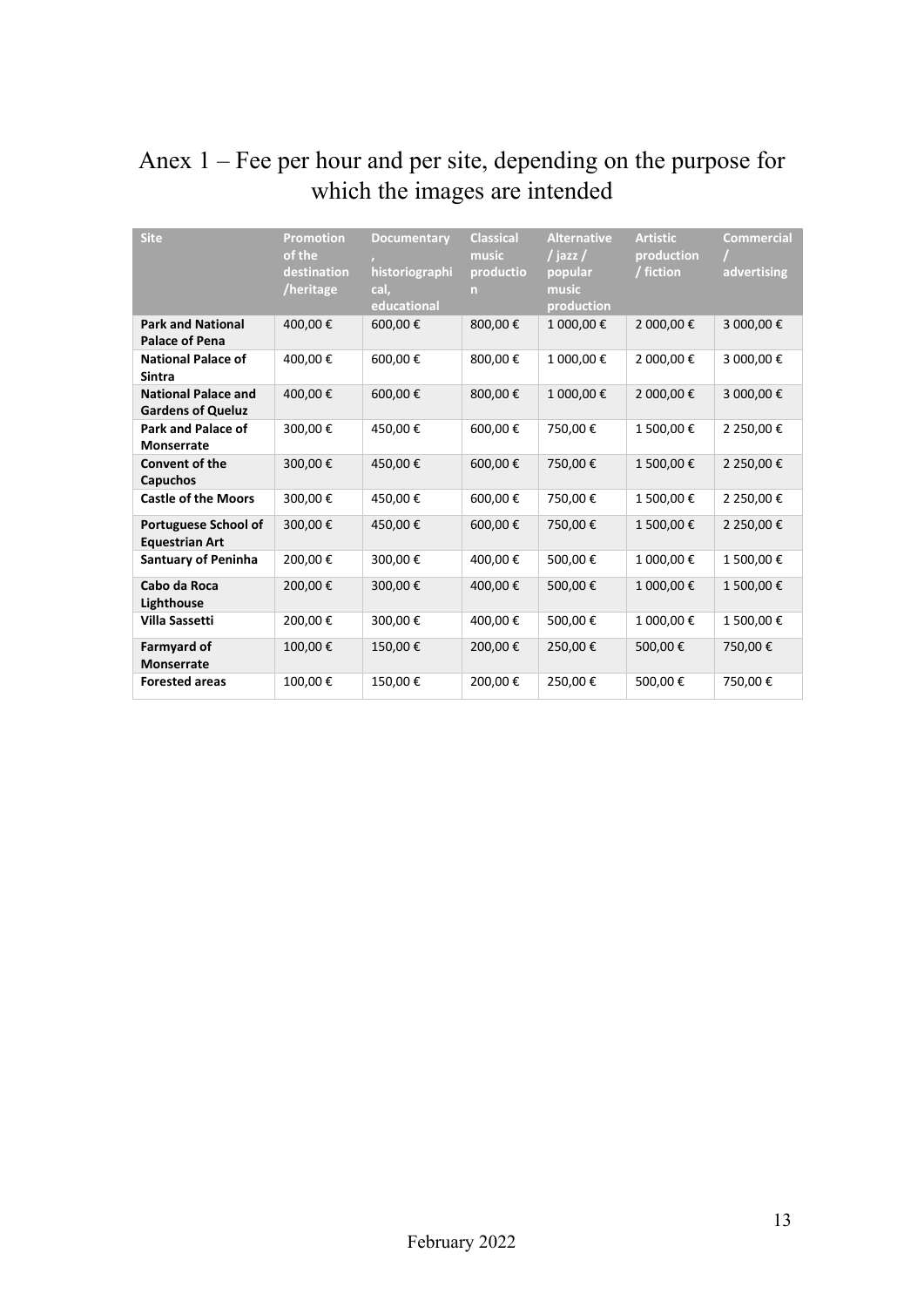# Anex 2 – Civil Liability Statement

| Parques de Sintra - Monte da Lua, S.A. that he assumes/that the entity he represents assumes      |  |
|---------------------------------------------------------------------------------------------------|--|
| (choose depending on whether it is a natural or legal person) full responsibility, as well as any |  |
| resulting costs, for all damages that may be caused, directly or indirectly, by using             |  |
|                                                                                                   |  |
|                                                                                                   |  |
| take place on the //                                                                              |  |

(Location and date) …………………………………………………………………………………

(signature) ---------------------------------------------------------